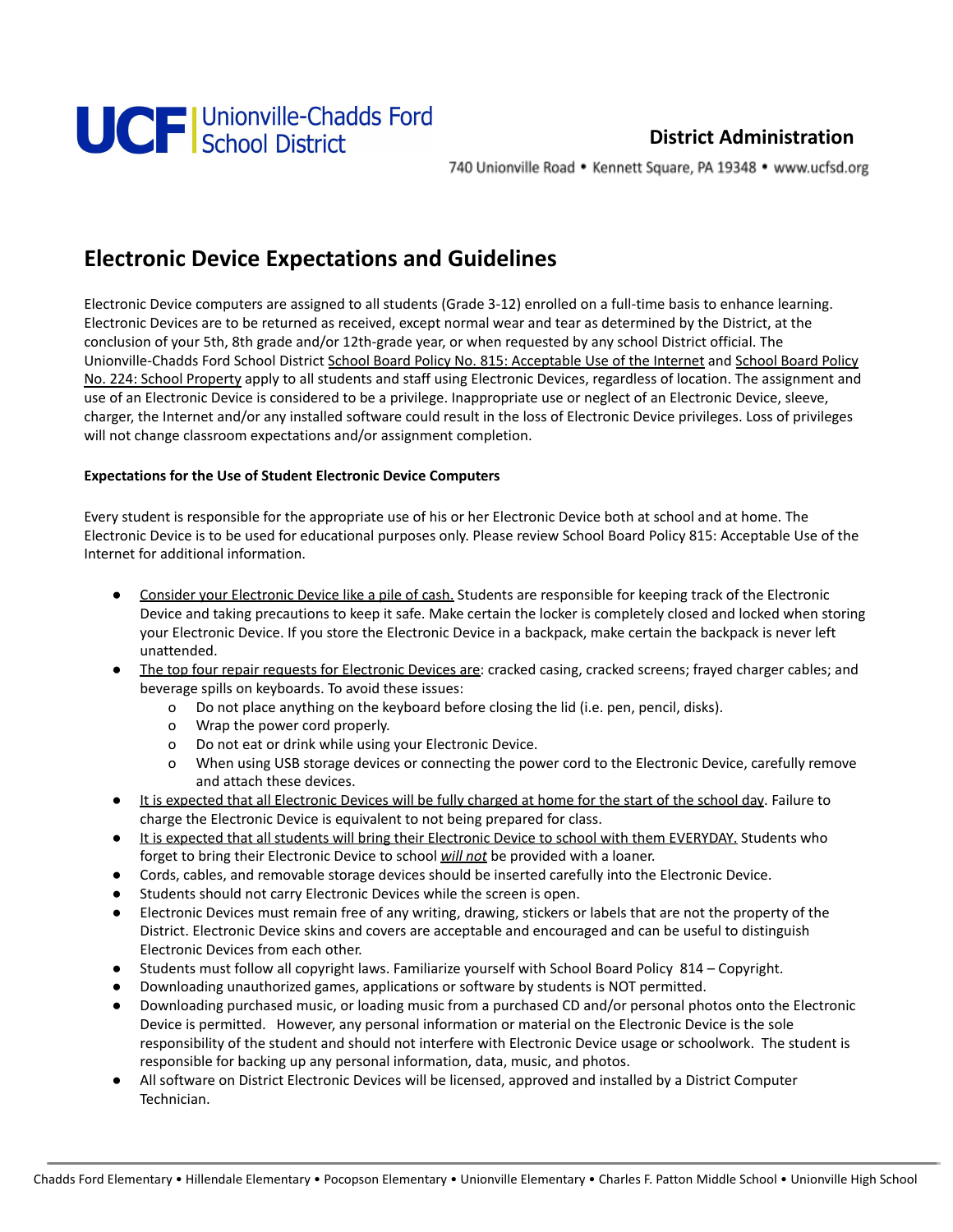# **UCF** Unionville-Chadds Ford

## **District Administration**

740 Unionville Road • Kennett Square, PA 19348 • www.ucfsd.org

- Students should not loan the Electronic Device to anyone (including family members) and should not share login or password information for any website or services.
- Do not lean on the top of the Electronic Device when it is closed.
- Do not poke the screen.
- Clean dirty screens with an anti-static cloth. Do not use tissues, paper towels or any other kinds of material that will scratch the Electronic Device screen.
- Always place the Electronic Device in the District-provided sleeve, or similar protective case.
- Be careful not to drop or throw backpacks or Electronic Device sleeves. The Electronic Device will get damaged.
- When closing and storing the Electronic Device in the sleeve/case, put the computer in sleep mode or turn it off to prevent overheating.
- If a student notices the Electronic Device is running slow or functioning in an abnormal manner, report this through the district ticketing system, librarian, or district technician.
- Inappropriate language and materials used as screensavers and/or desktop images are not permitted on Electronic Devices.

#### **Expectation of Parent Responsibility:**

- Supervise students' use of Electronic devices at home.
- Discuss appropriate use of the internet at home.
- Ensure your student is charging the device each night.
- Contact the school with any questions regarding maintenance or functionality of the device. Make sure only District personnel troubleshoot, diagnose, or repair the device. Do not allow 3rd party service vendors to handle, service, or repair.
- Parents will be responsible for replacement if there is evidence of intentional damage, negligence, or loss of the device.

Although the District routinely monitors District Internet use for violations of school rules or District policies, there are limitations on the District's ability to monitor all Electronic Device use, especially off-campus. If students have reason to believe another student is using the District network or Electronic Devices in a manner that violates School Board Policy 815: Acceptable Use of the Internet, or is using their Electronic Device to bully or harass another Student, the issue should be brought to the attention of the school administration.